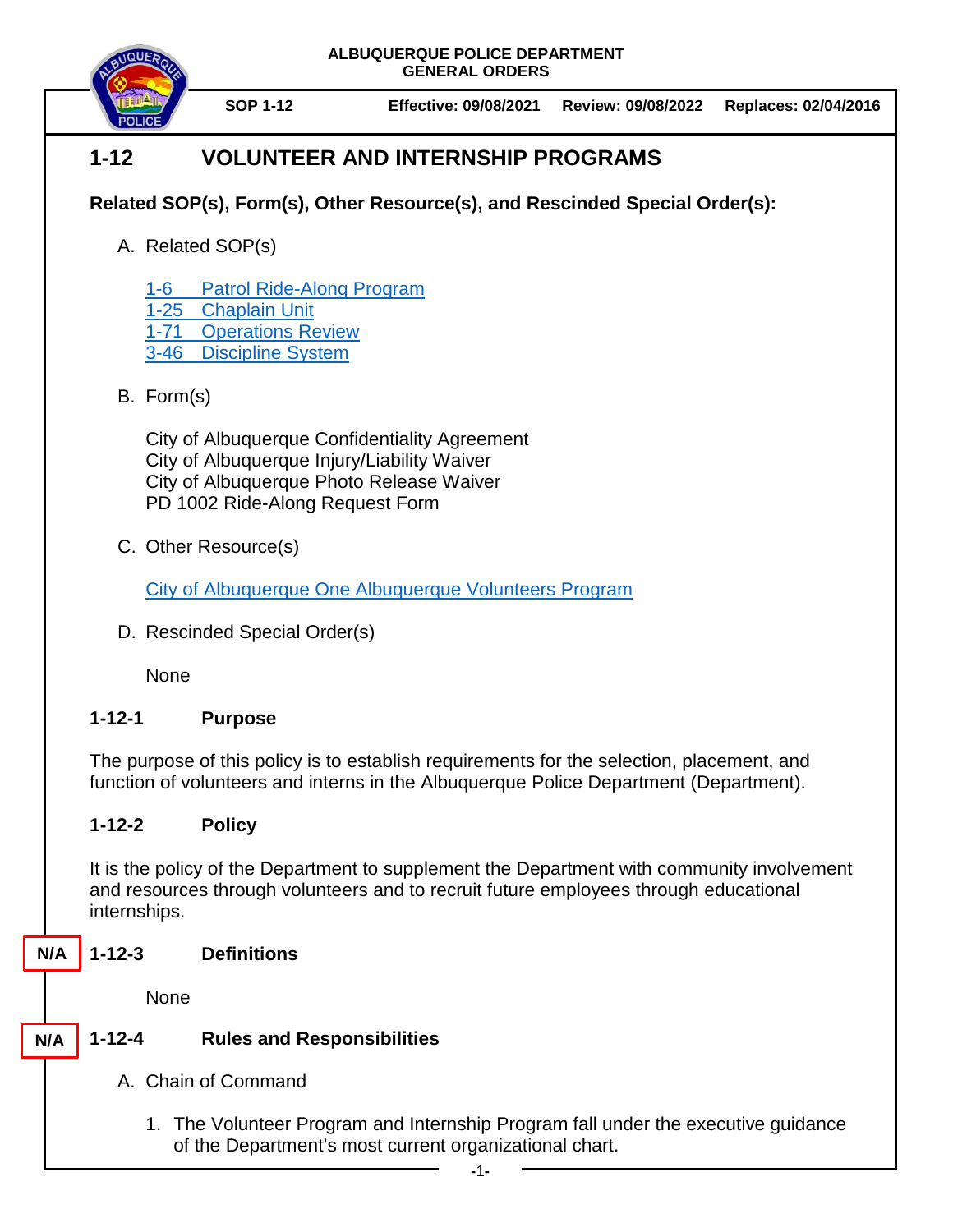#### **ALBUQUERQUE POLICE DEPARTMENT GENERAL ORDERS**

- **SOP 1-12 Effective: 09/08/2021 Review: 09/08/2022 Replaces: 02/04/2016**
- B. Volunteer Program

**7**

- 1. The Volunteer Coordinator shall:
	- a. Review applications for participation in the Volunteer Program;
	- b. Accept or deny applicants for the Volunteer Program;
	- c. Consult with the appropriate Department supervisor to assign the volunteer;
		- i. The Department supervisor may request an additional interview of the applicant to determine the applicant's qualifications or suitability for a specific assignment.
	- d. If a conflict develops during the term of a volunteer's participation, become immediately engaged in arriving at a remedy;
		- i. This may include a change of supervisor, reassignment, or termination from the Volunteer Program.
	- e. Investigate all concerns about potential policy violations;
	- f. Terminate any volunteer found in violation of a Department Standard Operating Procedure (SOP) that would result in a Class 4 or above as based on the Chart of Sanctions, consistent with SOP Discipline System;
		- i. Removal from the program will be at the Volunteer Coordinator's discretion.
	- g. Manage the Volunteer Program to include collaboration with the Head Chaplain; and
	- h. Facilitate the Patrol Ride-Along Program.
- 2. A volunteer will:
	- a. Be a United States citizen or documented legal immigrant;
	- b. Meet the minimum age requirement of eighteen (18) years;
	- c. Complete and submit an online application, through the One Albuquerque Volunteers Program;
	- d. Complete a background check, Confidentiality Agreement, and Injury Liability form;
	- e. Attend a training or an informational meeting with the Volunteer Coordinator or their designee;
	- f. Complete the City Operator's Permit training prior to operating a City-issued vehicle;
	- g. Be eligible to participate in the Department's Patrol Ride-Along Program, consistent with SOP Patrol Ride-Along Program;
	- h. Obey all instructions and commands from Department personnel to include following all Department SOPs;
		- i. Failure to follow instructions may result in removal from the Volunteer Program and criminal and/or civil prosecution.
	- i. Be required to follow the schedule set for them;
		- i. If an unexpected absence is required, the volunteer will contact their designated supervisor immediately; and
	- j. Be required to track and submit their worked hours to the Volunteer Coordinator through the One Albuquerque Volunteers Program.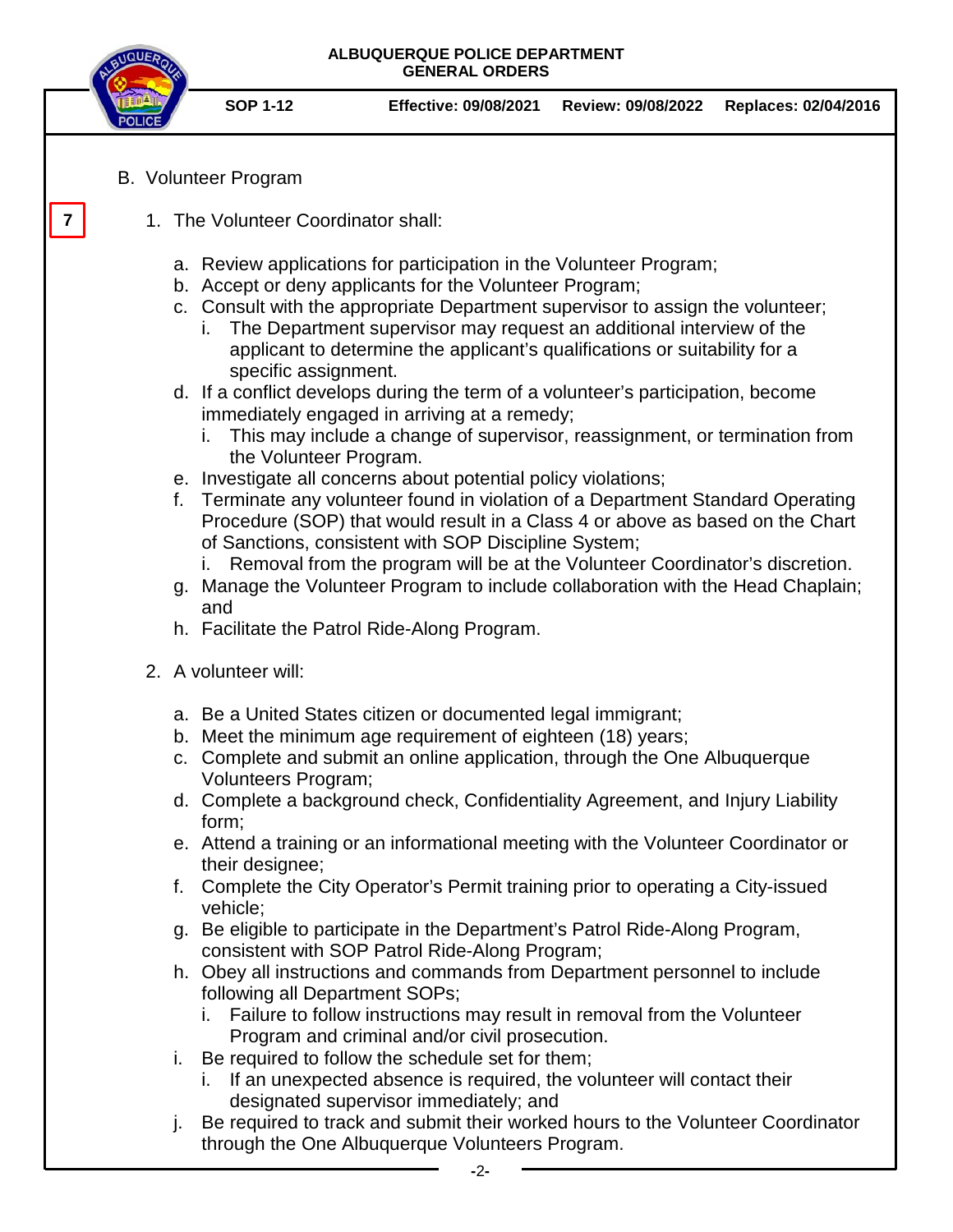|   |  |  |                                                                                                                                                                                                                                  | ALBUQUERQUE POLICE DEPARTMENT<br><b>GENERAL ORDERS</b>                                                                                                                                                                                                                                                                                                                                                                                                                                                                                                                                                                                                                                                                                                                                                                                                              |                    |                      |  |
|---|--|--|----------------------------------------------------------------------------------------------------------------------------------------------------------------------------------------------------------------------------------|---------------------------------------------------------------------------------------------------------------------------------------------------------------------------------------------------------------------------------------------------------------------------------------------------------------------------------------------------------------------------------------------------------------------------------------------------------------------------------------------------------------------------------------------------------------------------------------------------------------------------------------------------------------------------------------------------------------------------------------------------------------------------------------------------------------------------------------------------------------------|--------------------|----------------------|--|
|   |  |  | <b>SOP 1-12</b>                                                                                                                                                                                                                  | <b>Effective: 09/08/2021</b>                                                                                                                                                                                                                                                                                                                                                                                                                                                                                                                                                                                                                                                                                                                                                                                                                                        | Review: 09/08/2022 | Replaces: 02/04/2016 |  |
|   |  |  | 3. A volunteer will not:                                                                                                                                                                                                         |                                                                                                                                                                                                                                                                                                                                                                                                                                                                                                                                                                                                                                                                                                                                                                                                                                                                     |                    |                      |  |
|   |  |  |                                                                                                                                                                                                                                  | a. Have been convicted of a felony or domestic violence crime;<br>b. Volunteer for more than forty (40) hours per week, unless approved by the<br>Volunteer Coordinator; or<br>c. Be authorized to receive compensation unless a grant or City-sponsored<br>program has allowed for financial compensation.                                                                                                                                                                                                                                                                                                                                                                                                                                                                                                                                                         |                    |                      |  |
| 6 |  |  | Coordinator.                                                                                                                                                                                                                     | 4. Department personnel shall not permit volunteers to assist with any City or<br>Department function, unless it is approved and assigned by the Volunteer                                                                                                                                                                                                                                                                                                                                                                                                                                                                                                                                                                                                                                                                                                          |                    |                      |  |
|   |  |  | 5. Department personnel shall immediately refer any witnessed policy violations<br>concerning volunteer(s) to the Volunteer Coordinator.                                                                                         |                                                                                                                                                                                                                                                                                                                                                                                                                                                                                                                                                                                                                                                                                                                                                                                                                                                                     |                    |                      |  |
|   |  |  | C. Internship Program                                                                                                                                                                                                            |                                                                                                                                                                                                                                                                                                                                                                                                                                                                                                                                                                                                                                                                                                                                                                                                                                                                     |                    |                      |  |
|   |  |  | 1. The Volunteer Coordinator shall:                                                                                                                                                                                              |                                                                                                                                                                                                                                                                                                                                                                                                                                                                                                                                                                                                                                                                                                                                                                                                                                                                     |                    |                      |  |
|   |  |  | a. Manage the Internship Program;<br>d. Assign interns;<br>assist in resolving the conflict;<br>the Internship Program.<br>f.<br>institutions, as required;<br>to intern assignments.<br>i.<br>Discipline System;<br>discretion. | b. Review applications for participation in the Internship Program;<br>c. Accept or deny applicants for the Internship Program;<br>e. If a conflict develops during the term of an intern's participation, immediately<br>This may include a change of supervisor, reassignment, or termination from<br>Make exceptions for the minimum grade point average;<br>g. Facilitate and assist with visits from representatives from sponsoring academic<br>Representatives are permitted and encouraged to perform periodic site visits<br>h. Investigate all other concerns about potential policy violation(s); and<br>Terminate any intern found in violation of a Department SOP that would result<br>in a Class 4 or above as based on the Chart of Sanctions, consistent with SOP<br>i. Removal from the Internship Program will be at the Volunteer Coordinator's |                    |                      |  |
|   |  |  | 2. An intern will:                                                                                                                                                                                                               |                                                                                                                                                                                                                                                                                                                                                                                                                                                                                                                                                                                                                                                                                                                                                                                                                                                                     |                    |                      |  |
|   |  |  | Volunteers Program;                                                                                                                                                                                                              | a. Be a United States citizen or documented legal immigrant;<br>b. Meet the minimum age requirement of sixteen (16) years and have completed<br>the eleventh (11th) grade of high school;<br>c. Complete and submit an online application, through the One Albuquerque                                                                                                                                                                                                                                                                                                                                                                                                                                                                                                                                                                                              |                    |                      |  |

**7**